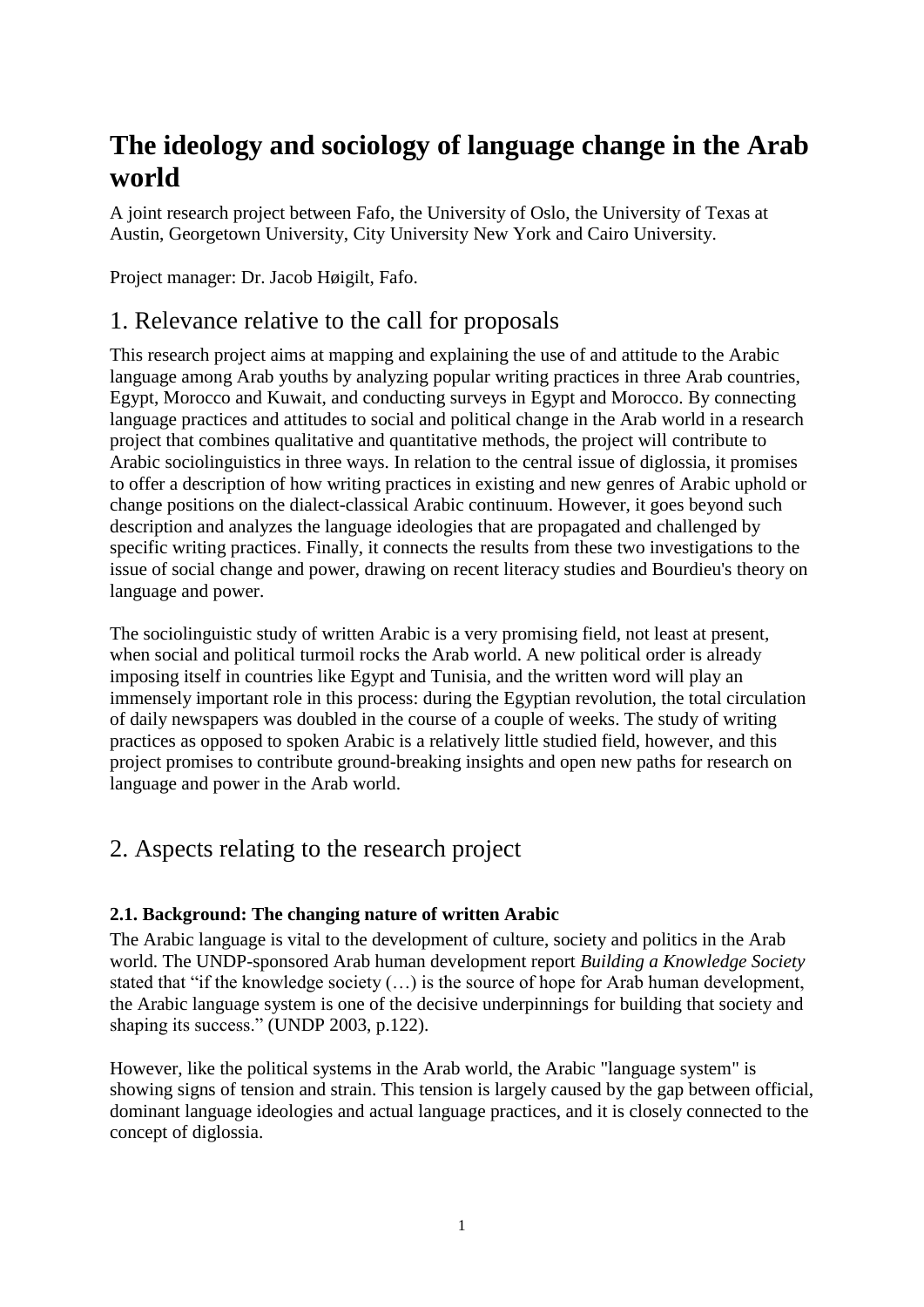Following Ferguson's classic model, diglossia is a "socio-politically regulated linguistic situation, where one linguistic variety has a higher status than another (or others), and in which linguistic functions are partitioned between the two in complementary fashion" (Owens 2001, p.423). In Arabic, the "high" variety (al-fusha )is often referred to as Classical Arabic (CA), or literary Arabic (LA), since its stylistic ideals and current usage is found most frequently in writing. In its spoken form it is typically used in formal situations. In its contemporary form it is generally referred to as Modern Standard Arabic (MSA).The "low" variety (al-'ammiyya) is represented by the numerous local, regional, and social Arabic dialects which are typically used in all informal situations and which are rarely employed in writing.

While attention in Arabic sociolinguistics has focused mostly on variation in the spoken language, we increasingly witness variation and change also in *written* Arabic. This is especially interesting given that variation in the written language can be assumed to be intentional rather than spontaneous. It is particularly interesting that the practice of codeswitching is becoming more widespread in the written language. Moreover, written Arabic is a highly interesting object of research with regard to the relationship of language to culture, ideology and policy planning, which are central issues in Arabic sociolinguistics (Haeri 2006, Haeri 2003; Walters 2007; Bassiouney 2009, pp.198-273).

As a result of the "information revolution", the written language has never been presented to speakers of Arabic on such a grand scale and in such variety as it is nowadays, and at the same time, it has never been less monopolized by traditional linguistic authorities in the religious and political establishment (Kouloughli 2010, pp.213-214). The result is a "Modern Written Arabic" that embodies ongoing changes and whose status is currently "volatile" (Badawi et al. 2004, p.3).

More and more, colloquial Arabic is being written and mixed with MSA, both in fiction, newspaper columns and social media on the Internet (Doss 2006). This is evident especially in the new, electronic and social media: young people freely use mixed language in SMS messages and in Internet chat forums (Mejdell 2008, pp.115, 119). But change is also visible in the more traditional media. Two best-selling books in the Arab world recently combined writing in dialect with focus on themes and issues that engage the youth (al-Khamisi 2006; Abd al-'Al 2008); newspaper columnists and journalists frequently insert *'ammiyya* words and whole sentences in their articles for rhetorical effect. In addition, daily writing practices (like memos and household notes) are often written in a mix of MSA and *'ammiyya*. Yet sociolinguistic research on Arabic is predominantly focused on the spoken language. It is symptomatic that the lemma on 'language attitudes' in the *Encyclopedia of Arabic Language and Linguistics* is full of references to speakers and speech communities, while there is almost no mention of attitudes to written language (Walters 2007).

The proposed project aims at contributing to Arabic sociolinguistics in three ways. In relation to the issue of diglossia, it promises to offer a description of how new genres of written Arabic uphold or change positions on the dialect-MSA continuum. However, it goes beyond such description to analyse the language ideologies that are propagated and challenged by specific writing practices. Finally, it seeks to connect the results from these two investigations to the issue of social change and power.

### **2.2. Approaches, hypotheses and choice of method**

The primary objective of the project is to explain the connection between writing practices and the social construct of language ideology in the Arab world. By connecting linguistic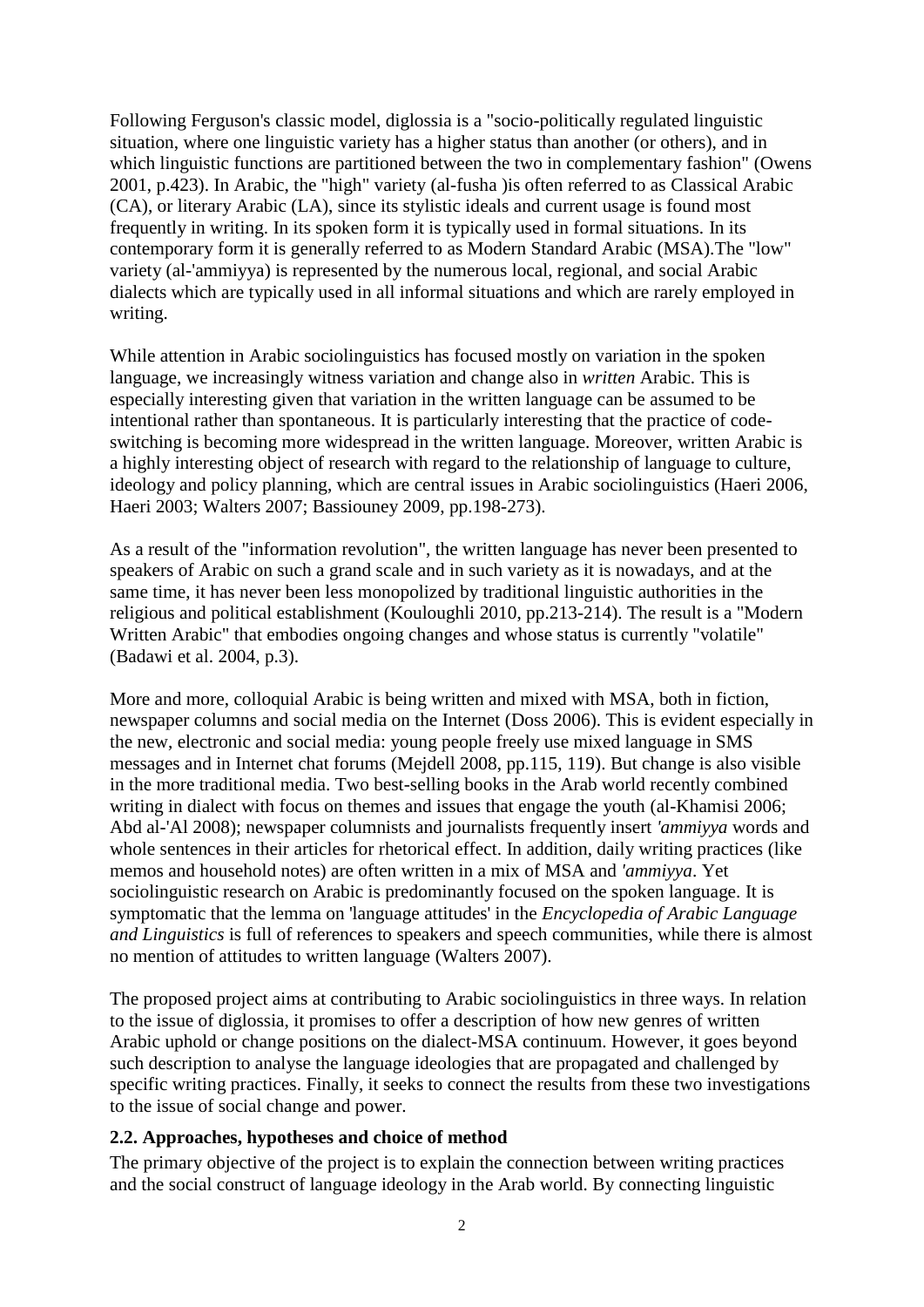features to social conditions and ideology in the Arab world, the project will illuminate the relation between linguistic, social and political change. This relation will be explained by way of answering the following research questions.

- Are norms for writing Arabic changing, and in what ways and through which genres and writing practices?
- What does it mean to write in *'ammiyya* rather than MSA within a given genre? What motivates some text producers to write in dialectal Arabic rather than CA/MSA and vice versa?
- To what extent are new forms of writing connected to specific genres and/or social practices?
- What language attitudes and ideologies are dominant among educated Arab youth today?
- How do these attitudes and ideologies relate to official language policies in the Arab countries?
- How is Modern Written Arabic structurally affected by the tension between different writing practices?

In order to answer these questions, the project relies on a combination of qualitative and quantitative approaches. The qualitative component describes and analyzes contemporary writing practices across a range of genres. These practices are compared to norms promoted by official language ideology in three Arab countries, Egypt, Morocco and Kuwait. In addition to linguistic text analysis, a central part of the qualitative component is ethnographic field work. In the fruitful vein of linguistic anthropology (Haeri 2003), the project collects and analyzes data in the form of interviews with text producers to illuminate the ideological dimensions of their writing practices; interviews with cultural-political elites about their attitudes to current writing practices; and primary data about language debates taken from Arabic news sources and social media. This component of the project includes field research in Morocco, Egypt and on the Internet.

The quantitative component is composed of a survey to be conducted among youth in Egypt and Morocco to measure popular attitudes to the Arabic language and contemporary written Arabic. The survey will also include questions that enable social and political profiling of the respondents, so that language attitudes can be compared with socio-political variables.

This two-pronged approach ensures that the central issue of the connection between changing writing practices and language ideology in the Arab world is treated comprehensively. Arabic is heavily imbued with ideology because of the link to Islam (Haeri 2003) and Arab nationalism (Suleiman 2003). Despite radical reform suggestions by some Arab nationalist thinkers, a highly conservative attitude to Arabic has prevailed into the present. This may be connected to the "crashlanding" of Nasserism, with its encouragement of popular culture (Mejdell 2006, p.210). After this period, conservative authoritarianism prevailed in many Arab countries until the events in 2011, and conservatism has also marked language policies (Shaaban 2007, p.701). John Eisele has identified what he calls a "dominant regime of authority" in discourse about language in the Arab world, characterized by four central themes: unity, purity, continuity and competition (Eisele 2003). According to this regime, Arabic unites all Arabs and should therefore be a single language for a single culture; it is in competition with foreign cultures and languages and needs to be protected from contamination by them and also by Arabic dialects, which represent corruptions of the norm;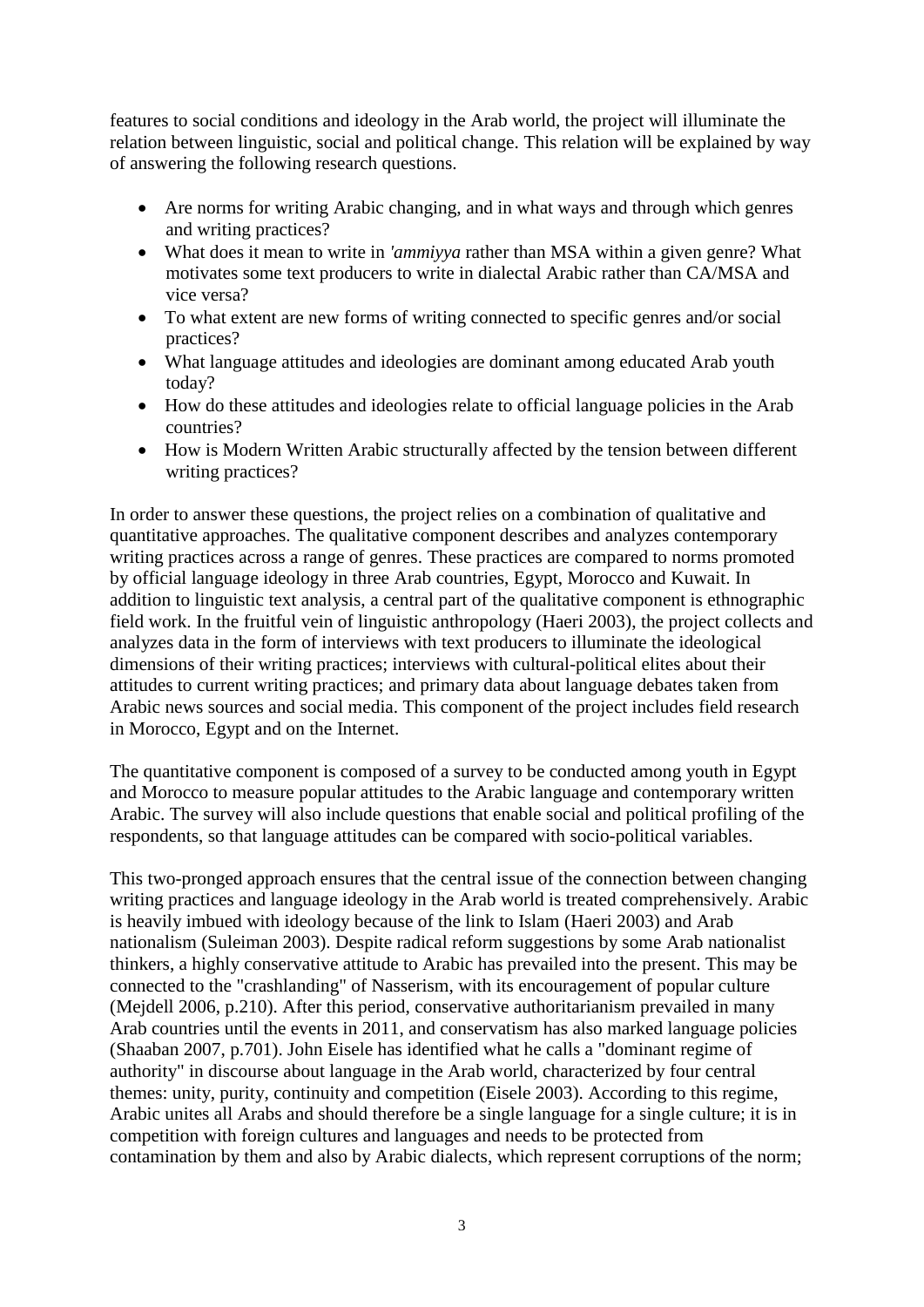and for unity and purity to be achieved, it is necessary to preserve the classical linguistic system.

A body of secular and religious specialists, supported by the state, has nurtured this vision and created a language ideology with norms and conventions. The sanctioned use of Arabic is thus a source of considerable symbolic power (Bourdieu 1991), while agents in the cultural, religious and political fields who depart from these norms can be dismissed solely on account of their lack of linguistic capital. This fact has much to do with the role of the state in language policy. As Pierre Bourdieu observes about official language, it benefits from the 'institutional conditions necessary for its generalized codification and imposition' (Bourdieu 1991, p.45). Recognized 'throughout the whole jurisdiction of a certain political authority', this state language 'becomes the theoretical norm against which all linguistic practices are objectively measured'. (Bourdieu 1991, p.45)

Bourdieu's insight can fruitfully be coupled to the concept of literacy, understood as a social practice involving a facility with written language (Hull & Hernandez 2008, p.329), and to the issue of language, power and the social order. The tension evident in written Arabic can be interpreted as a tension between an official, formal notion of literacy, based on the dominant regime of authority, and a popular, unofficial notion that is seemingly gaining a foothold in popular culture and beyond. As Brian Street has argued, the official, "school-based literacy is simply one type of literacy practice, often a very limited and circumscribed one." (Street 1993) In contrast, the popular kind of literacy practices we will study can be thought of as grassroots literacy (Blommaert 2008). This is a kind of literacy that, among other things, defies orthographic norms; uses vernacular language varieties in writing; and draws on locally available knowledge resources. The hypothesis of the present project is that grassroots literacy in the Arab context may function as an *empowering* practice because it widens the access to written language to more people, and it remains meaningful and valuable in the national contexts within which it is used.

In relation to the discipline of Arabic sociolinguistics, the project aims to contribute conceptual clarification based on solid empirical data. As noted by Parkinson, Arabs themselves find it hard to agree on a clear-cut definition of modern *fusha* amid the wealth of stylistic and grammatical variation that characterizes contemporary Arabic (Parkinson 1991). The difficulties extend into academia, where there is a sense of vagueness about the very name of the object of study (*fusha*, classical Arabic, modern standard Arabic) and what it is intended to mean when reading articles on issues like diglossia, language planning and language attitudes. An interesting historical parallel to the current situation may be found in Middle Arabic, a well documented, mixed written language that for centuries functioned as an alternative register available for those who wanted to use it for less formal communication, but which largely disappeared - or was stigmatized - with the advent of the modern Arabic *nahda* (Lentin 2008). The project will contribute to the exploration of mechanisms and processes of vernacular interference on the high variety, in similar sociolinguistic contexts in pre-modern and contemporary Arabic texts (Mejdell 2008a).

### **2.3. The project plan, project management, organisation and cooperation**

The project will be managed by Fafo Institute for Applied International Studies. Considering the scale of international cooperation and the planned output of the project, the budget includes a 25 % position for a research assistant to be employed by Fafo for the duration of the project. The research assistant will be engaged in both the administration of the project and the work on the survey.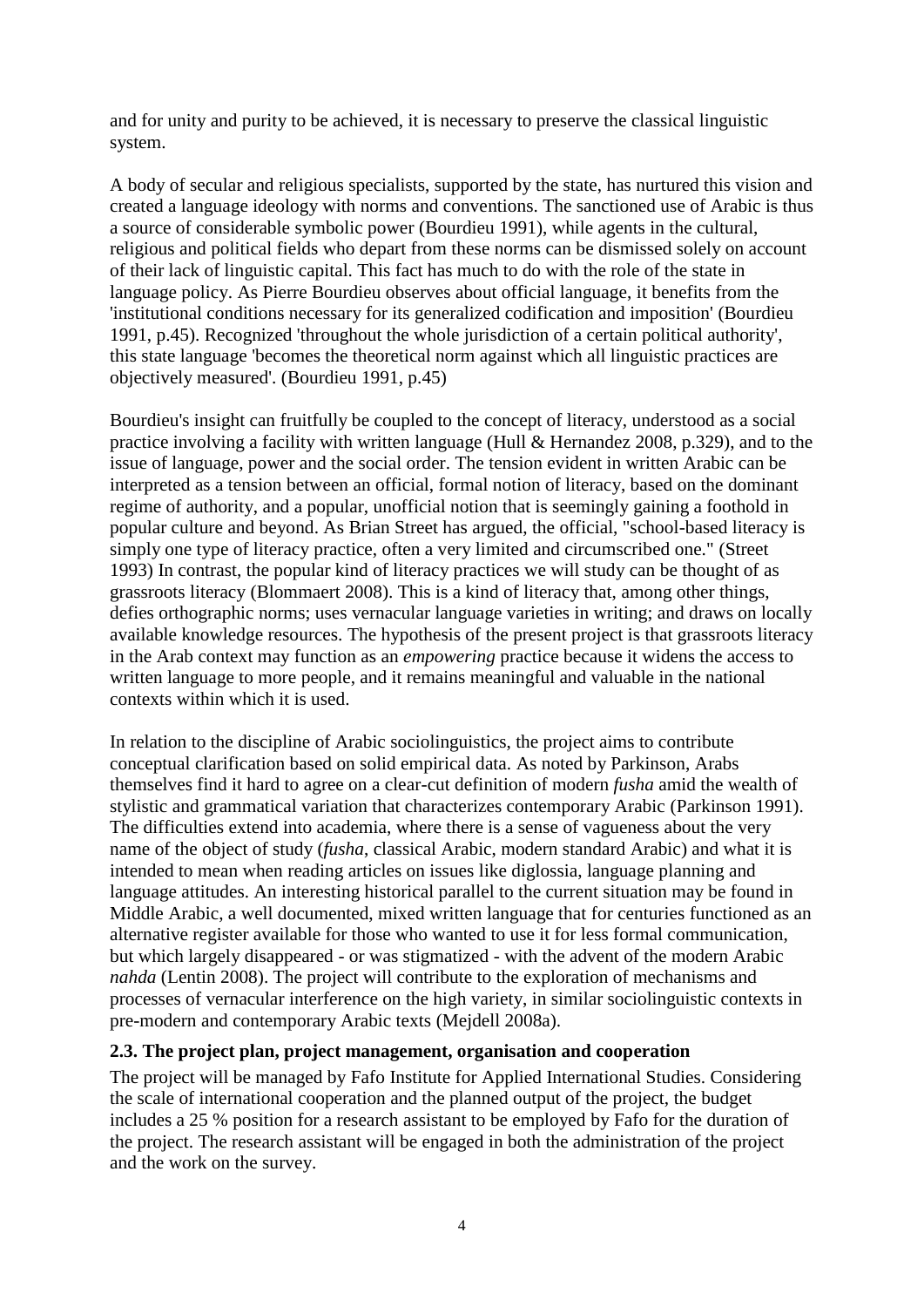*The quantitative component of the project* (the survey) is planned and implemented by Tewodros Aragie Kebede and Jacob Høigilt (both at Fafo), with input from all the project partners. The planning of the survey starts when the project starts, but implementation will not be until halfway through the project. This is to ensure that all partners may prepare and provide valuable input to the survey and to train and prepare local staff in Egypt and Morocco to implement it. Data collection in Egypt and Morocco will be conducted using statistical survey among the youth (18-30 years old). Based on the qualitative assessments of the study, a structured questionnaire will be used to obtain information on attitudes to the Arabic language and contemporary written Arabic as well as social, economic and political characteristics (including perceptions and youth aspirations). The questionnaire will be administered to a non-replaceable random sample of 1200 youth in each country (e.g. meaning that a non-response from a sampled individual should be noted as a non-response and not replaced by another non-sampled individual willing to respond). These samples will in each location be drawn randomly from the best available sample frames. Fafo will be responsible for this part of the research, and also for planning (design, translation and printing of the questionnaire and field material), implementation of the surveys (executed and supervised by Fafo researchers in collaboration with local partners), and the data cleaning and analysis.

*The qualitative component of the research* is realized as a number of individual, but integrated research components at Fafo, the University of Oslo, Cairo University, the University of Texas at Austin, and Georgetown University. It consists of the following projects:

**"Mixed styles" in written journalism in Egypt: Strategies and perceptions** (Dr. Gunvor Mejdell, University of Oslo)**.** Parting from my work on "mixed styles" in oral discourse in Egypt, I shall investigate such practices in written journalism. Based on linguistic analysis of written texts, I shall interview text producers about their strategies. The main research question is whether, or to what extent, they think in terms of two (diglossic) codes/variety, or rather in one (variable) mixed variety. There have been a few attempts at "bridging the gap" or "erasing boundaries" in the recent history of Arabic writing, although the dominant trend has been gate keeping and boundary preservation. What do the mixed literacy practices we increasingly observe in written media represent in this perspective? (My first case study will be the political commentaries of Ibrahim Eissa of al-Dustur newspaper.) Secondly, I wish to explore how young readers perceive this kind of writing. By recording, analyzing and discussing oral realizations (=reading aloud) of carefully selected samples of "mixed texts", read by several young Egyptians, I will address the following questions: to what extent do they perceive the written forms as belonging to either variety, and what clues trigger that perception; do they go for a more even style or are they aware of code-switching for purposes of humour, irony or other social, pragmatic functions? *Output: One journal article, one article in the edited volume that is planned as part of the project.*

**The Ideological Struggle over Arabic** (Dr. Kristen Brustad, the University of Texas). Arabic culture is a textbook case of what James Milroy calls Standard Language Ideology culture: the belief that language exists in a standard or ideal form (Milroy 2001). This analysis implies that the existence of the ideal, and the ideology that promotes its status, is actually more important than language practice on the ground, as long as practice does not challenge ideology in a direct way. We can thus say that Arabic is "ideologically diglossic," meaning that it is diglossic at the ideological level. Milroy's theory of the maintenance of standard ideology focuses on what he calls "the complaint tradition." Recently, this "complaint tradition" has evolved into a genre I identify as "Arabic in Danger," which has been the topic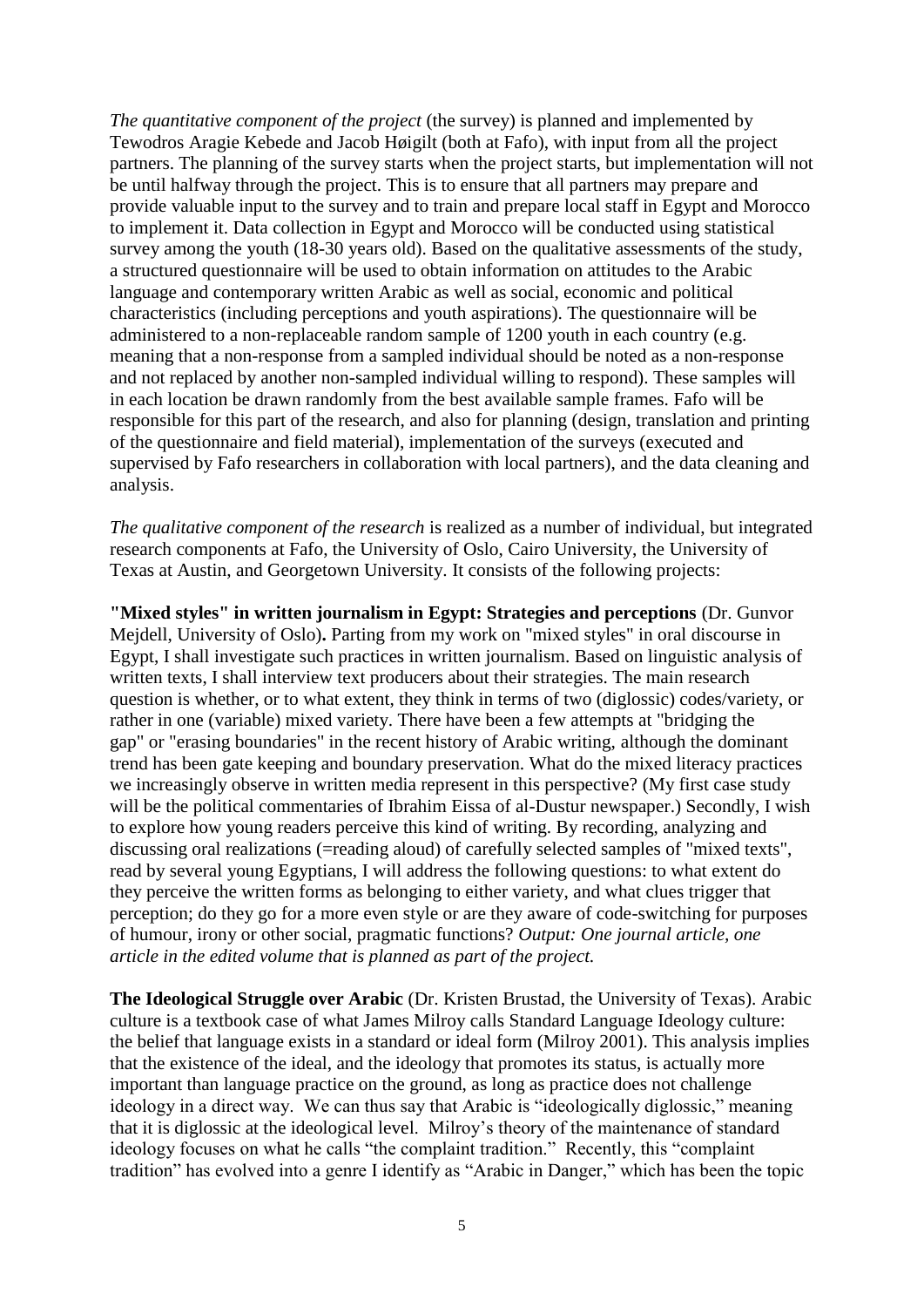of a large number of articles and television programs over the past ten years. This has happened more or less simultaneously to the emergence for the first time ever of a true public discourse through new media, satellite television and the internet. The mixing of language register in this discourse has, I argue, given rise to an intense reaction indicating that the maintenance of this ideology of diglossia is seen by many as crucial to the maintenance of the public order. This project analyzes the "Arabic in Danger" genre as a marker of ideological shift from Standard Language Ideology to one more inclusive of variant forms. I will further explore how these discussions about language—which, as sociolinguistics teaches us, are always about something else other than language—are discussions about what it means to be a modern Arab citizen. The ideological challenge that Classical Arabic faces suggests that the constraints that Standard Language Ideology has long placed on public discourse are weakening—a phenomenon that has important implications for the future of civil society in the Arab world. *The outcome of this project will be part of a monograph on Language Ideology in the History of Arabic, and an article published in the proceedings of this project focusing on the socio-political implications.* 

**The Politics of Language and Writing in Contemporary Morocco** (Dr. Alexander Elinson, City University of New York). This project aims to investigate Morocco's particular position(s) on the issue of national language and the (im)permissibility of utilizing languages other than Standard Arabic in writing, particularly *darija*. The use of Moroccan colloquial Arabic is an assertion and celebration of local Moroccan identity within the larger Arab world, while at the same time, possibly an act of isolation as well, as the local dialect is not necessarily understood beyond Moroccan borders, thus I will examine the parameters of Moroccan literary (literate) culture, how flexible they are, and how they position Morocco in the Arab world. This research will examine the history of the pro-*darija* movement in Morocco, how this movement fits into larger definitions of the Arab world, as well as some of the dimensions of the debates surrounding the issue of language, literacy, and public participation in Moroccan cultural and political life. My research will focus on three categories of writing: print media, fiction writing, and translation. *Output: One article for the edited volume, one journal article.*

**The language of the Egyptian revolution** (Dr. Reem Bassiouney, Georgetown University). This project will discuss how language ideology has been employed in Egypt during the 2011 Egyptian revolution and whether the revolution will lead to language change, especially in relation to writing systems and computer mediated communication. *Output: One article for the edited volume, one journal article.*

**Language and power in Egypt's online newspaper editions** (Dr. Emad Abdul-Latif, Cairo University). Many daily Egyptian newspapers issue online versions which allow for readers' comments. These comments reflect different language attitudes and practices. I would like to investigate how these comments negotiate power with the main article or news story and how language choices work within this power negotiation. I will focus on features such as style variation and intertextuality. I will do some ethnographic work to highlight the editorial policies towards the language and content of these comments. Particularly, I will conduct interviews with members of the newspapers' editorial board and apply a questionnaire that aims to shed light on the procedures used by each newspaper to control, modify or evaluate its reader's comments. I am going to work on a million word corpora of comments by Egyptians on the first page news stories and the op-eds during the next parliamentary and presidential elections (2011-2012) from all the daily newspapers in Egypt. *Output: One article for the edited volume, one journal article.*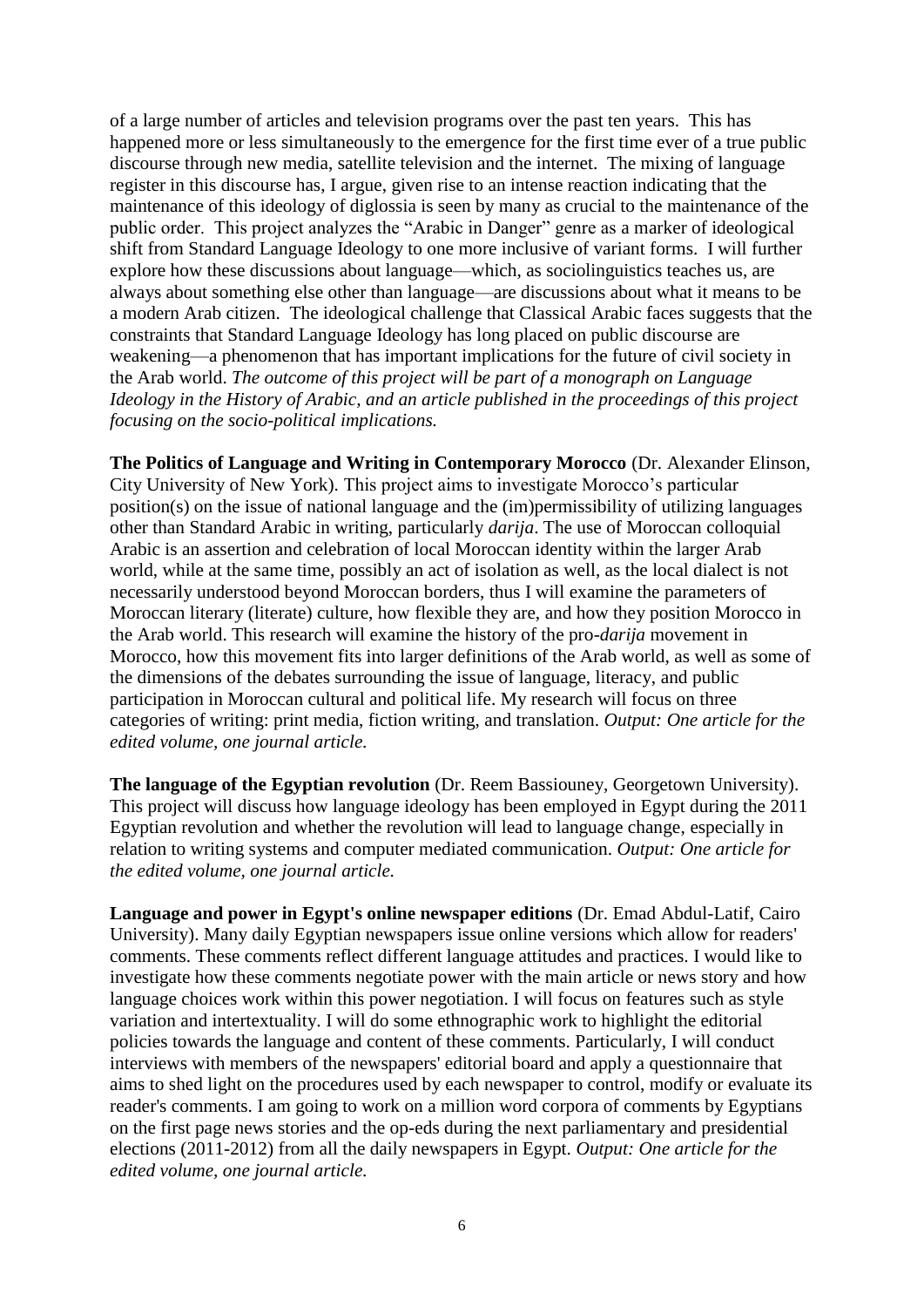**The language of the new print media for youth** (Dr. Jacob Høigilt, Fafo). By analyzing two new forms of print media aimed at young people, comics and popular periodicals, this project will shed light on the use of language in such publications and the language ideologies implicit in them. Cases are taken from Egypt, Lebanon and Kuwait and include the publications of *Samandal*, *Ihna*, the graphic novel *Metro* and the popular superhero comics series *The 99*. Lexical, syntactic and stylistic features of various writing practices will be mapped and analyzed and compared to descriptions and instances of Modern Written Arabic, as found in contemporary grammars and corpora of Modern Written Arabic. The project also relies on interviews with text producers to illuminate the social and ideological dimensions of their writing practices. Field work will take place in Egypt and on the Internet. *Output: One monograph, one article for the edited volume.*

**The Language of Online Activism – a case from Kuwait**, (Jon Nordenson, University of Oslo (Nordenson has submitted a PhD proposal to the University of Oslo. His participation depends on the success of this proposal)). Over the past few years, various platforms on the web have become important arenas – and tools - for political activists seeking to reform the political system in Kuwait. Through Blogs, forums, Facebook and Twitter, activists have debated issues, planned demonstrations and published videos. While the activists are predominantly young, two different movements have crystallized during online mobilization in 2006 and 2010/11: liberals and religious-political activists. Through a comparative study of the online activities of these two movements, the project seeks to answer the following questions: What are the characteristics of the language used online by young activists in Kuwait? And are there any differences to be identified in the language practices of liberal and religious activists? *Output: one article for the edited volume.* 

As part of the project, we apply for a PhD position to be hosted by the Department of Culture Studies and Oriental Languages at the University of Oslo. The PhD project will treat features of contemporary writing practices in the Arab world and is to be defined in sociolinguistic terms. *Output: one PhD thesis, one article for the edited volume.*

Gathering these individual components under the same umbrella gives conceptual and theoretical coherence and enables the researchers to draw extensively on each others' empirical results and research perspectives. The project provides physical arenas for crossfertilizing and exchange of ideas in the form of annual workshops for the participants, as well as in the plans for joint dissemination. PhD and master students working with relevant projects at the institutions involved, may be invited to attend and present papers at our workshops.

Moreover, all participants will contribute to and benefit from the surveys of language attitudes among youth that Fafo will implement in Egypt and Morocco. By implementing the surveys in the middle of the research period, we ensure that the questions asked will be relevant to all the research partners and that there will be time to incorporate their results in the publications from the project.

The international cooperation is of special importance to this project, considering that the field is relatively small and that institutionalized networks exist only to a limited degree. The partners in Norway, Egypt and the USA will all contribute regularly and substantially to the project by participation in annual workshops, an edited volume of articles and continuous personal contact throughout the project period. Such close international collaboration is vital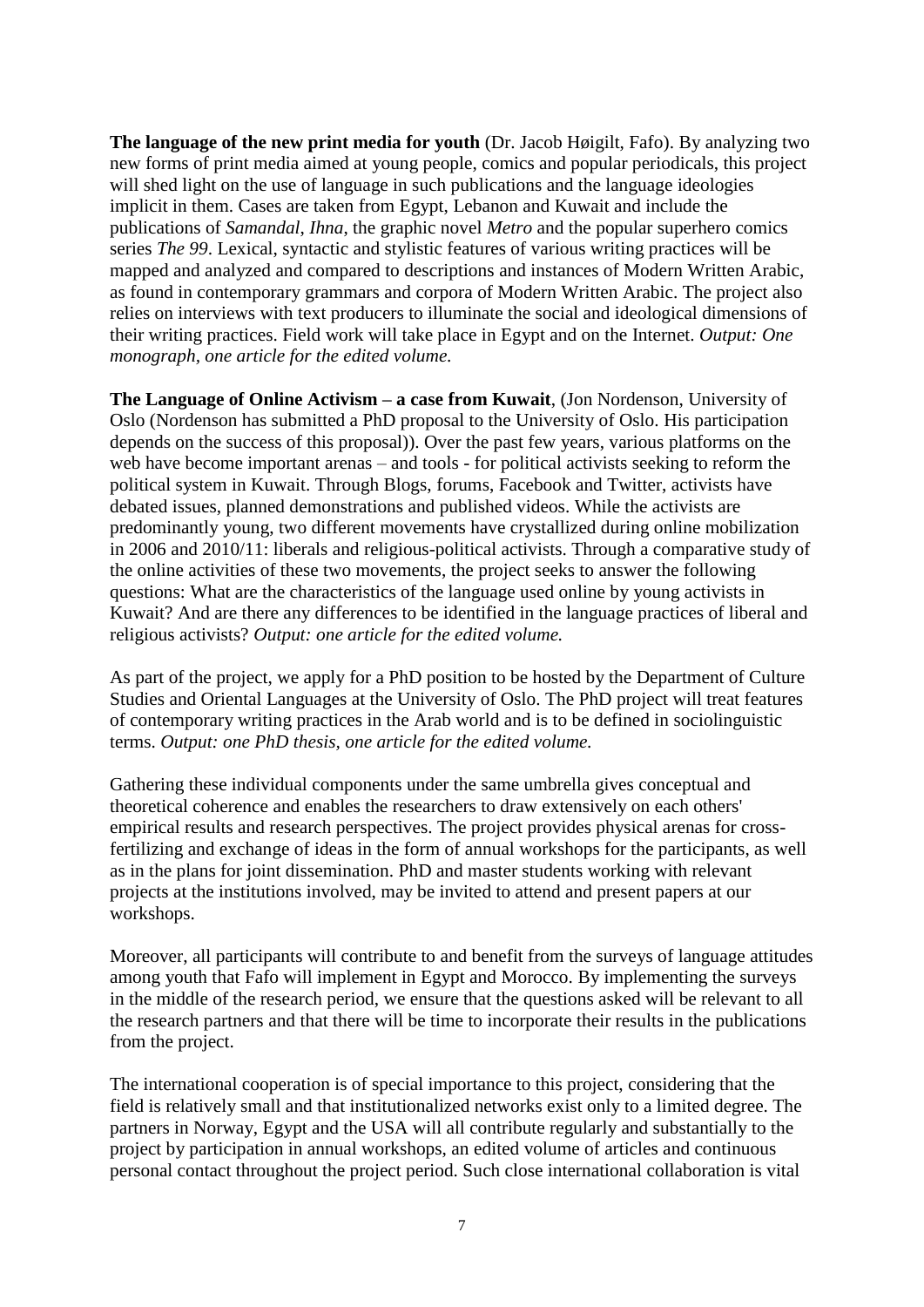to the project's success in a field where expertise is spread thinly over several continents. At the level of networking, the project promises to strengthen existing ties between research environments in different parts of the world by gathering senior researchers from Egypt, the USA and Norway.

On the national level, the project contributes to strengthening the field of Arabic and Middle East studies in Norway as a result of the cooperation between two leading institutions in the field, Fafo and the Department of Culture Studies and Oriental Languages at the University of Oslo. Fafo has a thriving Middle East program that has expanded from an initial focus on living conditions among refugee populations to include the political economy of elites, political conflict and Islamism. With this project, Fafo expands its Middle East portfolio to include the study of language and society in the Arab world. The Department of Culture Studies and Oriental Languages is home to Norway's leading research environment in Arabic and Middle East studies, and brings to this project internationally renowned expertise on Arabic sociolinguistics. Moreover, in June 2011 the Department establishes a Center for Islamic and Middle East Studies, and the current project fits well with this initiative. As an educational institution, the University provides recruitment to the field in Norway, and the project plans to contribute to this recruitment through its two master scholarships and the one PhD position included in the budget.

Fafo is well equipped to undertake this project. Its lean and flexible administration has a long track record of handling large-scale international projects, and its experience with bureaucracy and state regulations in Middle Eastern countries is extensive – an aspect that is especially important with regard to the survey component. The project leader has considerable research experience in Arabic linguistics and rhetoric Høigilt 2011; Høigilt 2008a; Høigilt 2008b). As for the survey design and implementation, this has been one of Fafo's core areas of activity for a number of years, and Fafo brings considerable know-how, technological facilities and analytic expertise to this part of the project (e.g., Tiltnes et al. 2011; Øvensen and Sletten 2007). Fafo has an array of meeting rooms, offices and an auditorium for hosting network meetings, workshops and conferences, centrally located in downtown Oslo.

# 3. Key perspectives and compliance with strategic documents

# **3.2. Relevance and benefit to society**

The Arabic language is seen to be in a state of crisis. By analyzing actual writing practices and how they relate to official language policy and ideology, the project will provide language planners in the Arab world with useful background knowledge and tools in designing policies to improve literacy.

### **3.3. Environmental impact**

The project will not impact on the environment beyond the travel activity that it entails.

### **3.4. Ethical perspectives**

The question of ethics is most relevant in relation to the survey conducted by Fafo and to the interviews that make up part of the qualitative component.

Fafo is subjected to the strict ethical standards of the Norwegian "National Committee for Research Ethics in the Social Sciences and the Humanities" (NESH). An English version of these guidelines can be found at http://www.etikkom.no/English/NESH/guidelines/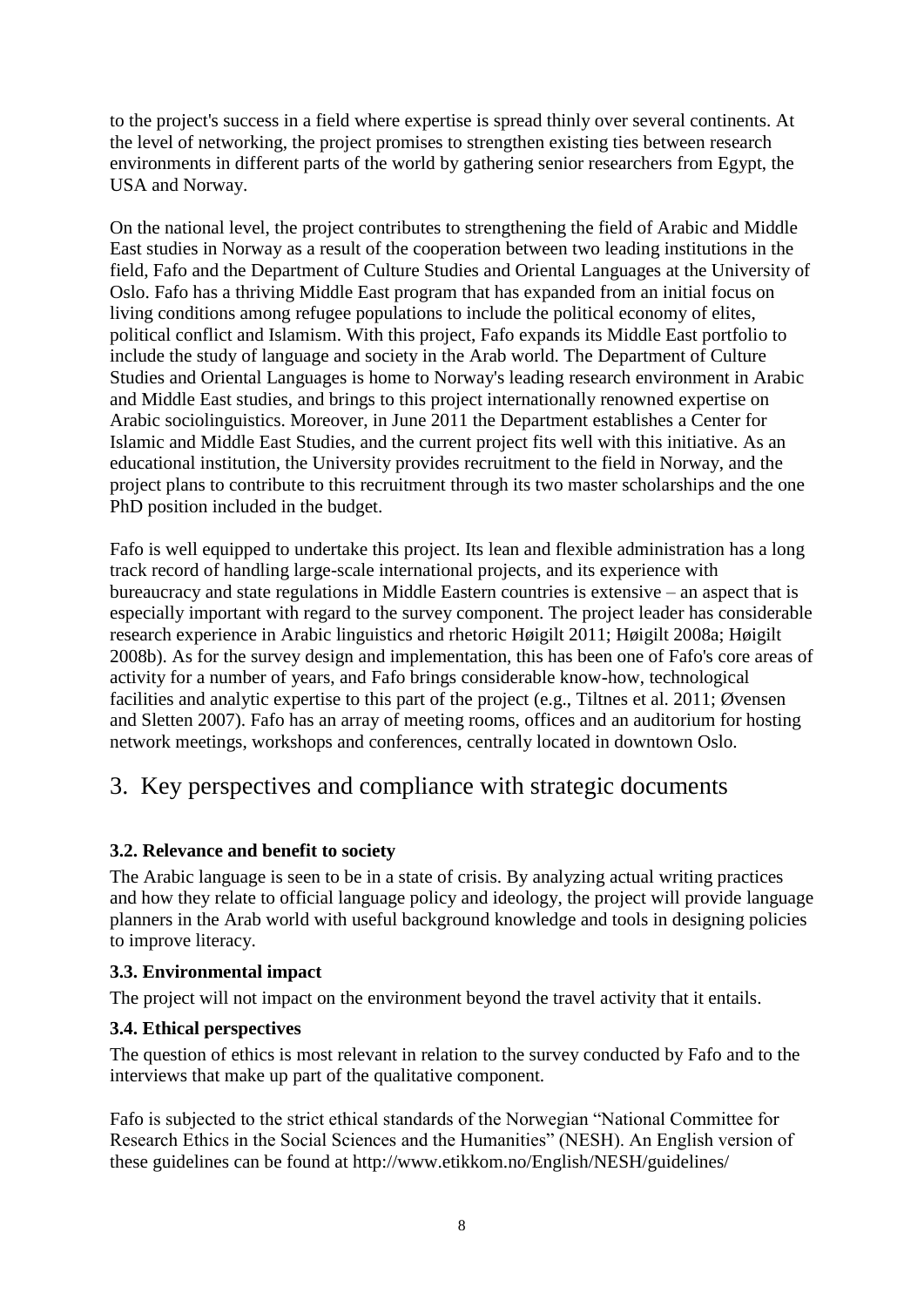Fafo researchers and contracted staff follow the strict guidelines including obtaining informed consents from participants, informing them about their rights to withdraw from the study at any time they may wish themselves and assuring full anonymity. Our research conforms to any relevant definitions incorporated in the National Code of Conduct and the national legislation in countries where our studies are conducted.

As for the qualitative interviews, all interviewees will be given the option of full anonymity. The project is not expected to raise any other ethical issues.

### **3.5. Gender issues (Recruitment of women, gender balance and gender perspectives)**

The gender balance in the project is good: three of the main researchers are women, and three are men.

Gender is expected to be a relevant sociolinguistic category, especially in the survey component, and gender differences in language practices and attitudes will be dealt with in the analysis of the survey results.

# **4. Dissemination and communication of results**

### **4.1 Dissemination plan**

The project is planned to result in

- $\bullet$  one monograph (Jacob Høigilt);
- a chapter of an already running book project (Kristen Brustad);
- one edited volume of nine articles (edited by Mejdell and Høigilt);
- four articles published in peer-reviewed academic journals
- $\bullet$  one phD thesis

(Please see section 2.3 for details).

For the monographs and the edited volume, we will approach a publisher that specializes in Arabic linguistics (e.g. Brill, Routledge, and John Benjamins). The articles are to be submitted to leading relevant journals in the field of Arabic linguistics and sociolinguistics: *Arabica*, *International Journal of the Sociology of Language, Journal of Sociolinguistics*, *Text and Talk*.

Finally, all participants will contribute with papers at the annual workshops, and are encouraged to present papers at relevant international conferences during the project period. The research results, including data from the survey, will also be disseminated in courses and lectures given by the participants.

### *References*

- Abd al-'Al, G. (2008). *'Ayza atgawwiz*. Cairo: Dar al-Shuruq.
- al-Khamisi, K. (2006). *Taxii*. Cairo: Dar al-Shuruq.
- al-Sani', R. A. (2005). *Banat al-Riyadh*. London: Saqi Books.
- Badawi, E.-S. M., Carter, M. G., & Gully, A. (2004). *Modern written Arabic: a comprehensive grammar*. London: Routledge.
- Bassiouney, R. (2009). *Arabic Sociolinguistics: Topics in Diglossia, Gender, Identity, and Politics*. Georgetown University Press.
- Blommaert, J. (2008). *Grassroots Literacy: Writing, Identity and Voice in Central Africa (Literacies)* (1st ed.). Routledge.
- Bourdieu, P. (1991). *Language and symbolic power*. (J. B. Thompson, Tran.). Cambridge: Polity Press.
- Bourdieu, P. (1993). *The Field of Cultural Production*. Columbia University Press.